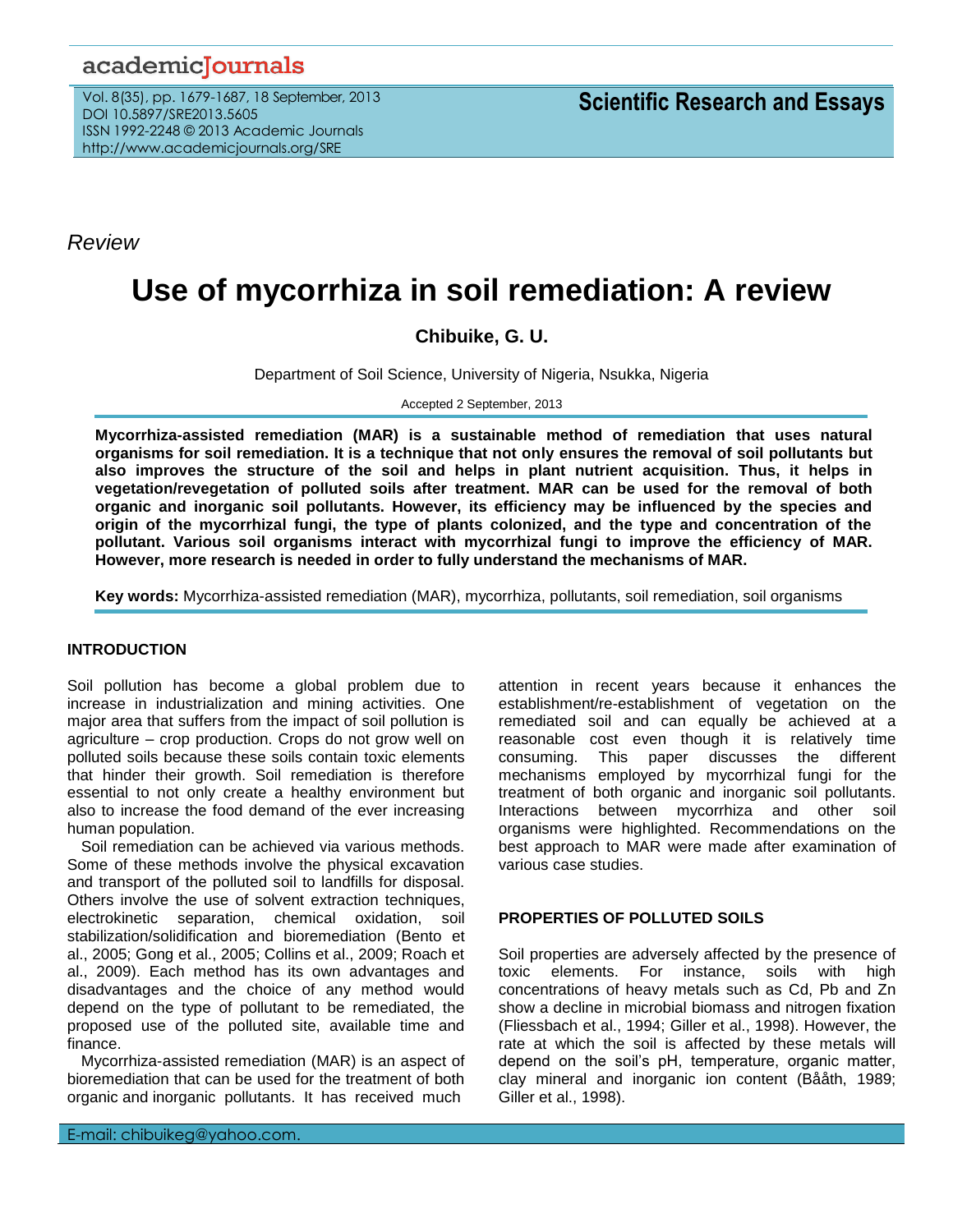Organic pollutants affect soil properties in diverse ways. The hydrophobic nature of most organic pollutants influences soil physical properties such as water holding capacity (WHC) and hydraulic conductivity (HC). Trofimov and Rozanova (2003) reported a reduction in WHC and HC of soils polluted with petroleum hydrocarbon. On the other hand, increases in structural stability of hydrocarbon polluted soils have also been documented (McGill et al., 1981). Due to the structural composition of organic pollutants, the soils they come in contact with gain a high amount of organic carbon; this increases the activities of the microorganisms not affected by these pollutants (Tiquia et al., 2002; Trofimov and Rosanova, 2003; Robertson et al., 2007). However, continued growth of these organisms lead to depletion of soil nutrients which eventually results in poor plant growth (Xu and Johnson, 1997).

# **SOIL REMEDIATION TECHNIQUES**

Polluted soils can be treated on-site (*in situ* remediation) or they can be transported to another location for treatment (*ex situ* remediation) or disposal. The method adopted would depend on the proposed use of the site, the type of pollutants involved and the available resources. Soil remediation can be achieved by the physical excavation and transport of the polluted soil to landfills. Apart from the risk of pollutant dispersal during transport of polluted soils, this method is also time consuming and expensive (Bellandi, 1995). Scarcity of landfills also makes this method undesirable. Capping of the polluted soil with a surface layer that supports vegetation is another physical method of soil remediation. However, this method is temporal and most times complete soil remediation is not achieved (Smith and Hayward, 1993; Bellandi, 1995).

A more common method of soil remediation is the use of chemicals. This method has received much attention because it can be used for the treatment of soils polluted with organic and inorganic pollutants. It also achieves remediation within a relatively short time. However, chemical remediation is a rather expensive method of soil remediation and some chemicals may interfere with the soil's ability to support plant growth. Chemicals that have been used for soil remediation include oxidants such as ozone, KMnO<sub>4</sub>, H<sub>2</sub>O<sub>2</sub> and Fenton's reagent (Masten and Davies, 1997; Ferrarese et al., 2008). Chemical soil stabilizers such as lime and apatite have also been used for the remediation of polluted soils (Collins et al., 2009; Venäläinen, 2011).

Solvent extraction technique is a physical/chemical method that can be used for the removal of organic soil pollutants. It involves washing the soil with water and organic solvents. Solvents such as surfactants, cyclodextrins and vegetable oil have been used for the removal of pollutants via this method (Li and Chen, 2002; Gong et al., 2005; Viglianti et al., 2006). Electrokinetic

separation is another physical/chemical method of soil remediation that can be used for both organic and inorganic pollutants when minimum disturbance of the surface soil is required (Wang et al., 2007). Thermal techniques such as soil incineration (*ex situ* treatment) and conductive heating (*in situ* treatment) can also be used for the removal of volatile and semi-volatile soil pollutants (Bellandi, 1995; Baker and Heron, 2004; Gan et al., 2009).

Another common method of soil remediation is bioremediation. It involves the use of organisms (microorganisms and/or plants) for the treatment of polluted soils. It is a generally accepted form of remediation because it involves the use of natural substances rather than the introduction of artificial chemicals/materials. Thus, it eliminates the risks associated with handling chemicals. It can also be used for the remediation of soils polluted with organic and inorganic pollutants (Salunkhe et al., 1998; Li et al., 2008). It is relatively cheap compared to most types of soil remediation techniques, even though complete soil remediation can be achieved within a longer time.

Phytoremediation (bioremediation that involves the use of plants) is widely used for the remediation of soils polluted with heavy metals (Ebbs et al., 1997; Bani et al., 2007). However, it can also be used to remediate soils polluted with organic pollutants (Aprill and Sims, 1990; Chaineau et al., 2000). Plants use various mechanisms for the remediation of polluted soils. Some of these mechanisms involve the accumulation of pollutants by plant structures (phytoextraction); reduction in pollutant mobility/bioavailability (phytostabilization); release of pollutants/metabolites into the atmosphere (phytovolatilization) and degradation of pollutants (phytodegradtion and rhizodegradation). Whichever mechanism is employed, complete remediation of polluted soils via phytoremediation takes a considerable amount of time to be accomplished (McCutcheon and Schnoor, 2003).

# **MYCORRHIZA-ASSISTED REMEDIATION (MAR)**

MAR is an aspect of bioremediation that uses mycorrhiza for the treatment of polluted soils. Mycorrhiza is the symbiotic association between fungi and the roots of vascular plants. The plant supplies the fungi with carbohydrate, while the fungi - known as mycorrhizal fungi - extends the surface area of the plant's roots and thus increases their ability to absorb more nutrients (especially phosphorus) and water from the soil. Mycorrhiza increases the plant's ability to resist diseases (Harrier and Watson, 2004). It also provides a stable soil for plant growth via production of glomalin - a substance that binds soil aggregates (Wright et al., 2007).

Mycorrhizal fungi are also able to detoxify toxic substances; hence they have been used for the remediation of both organic and inorganic pollutants in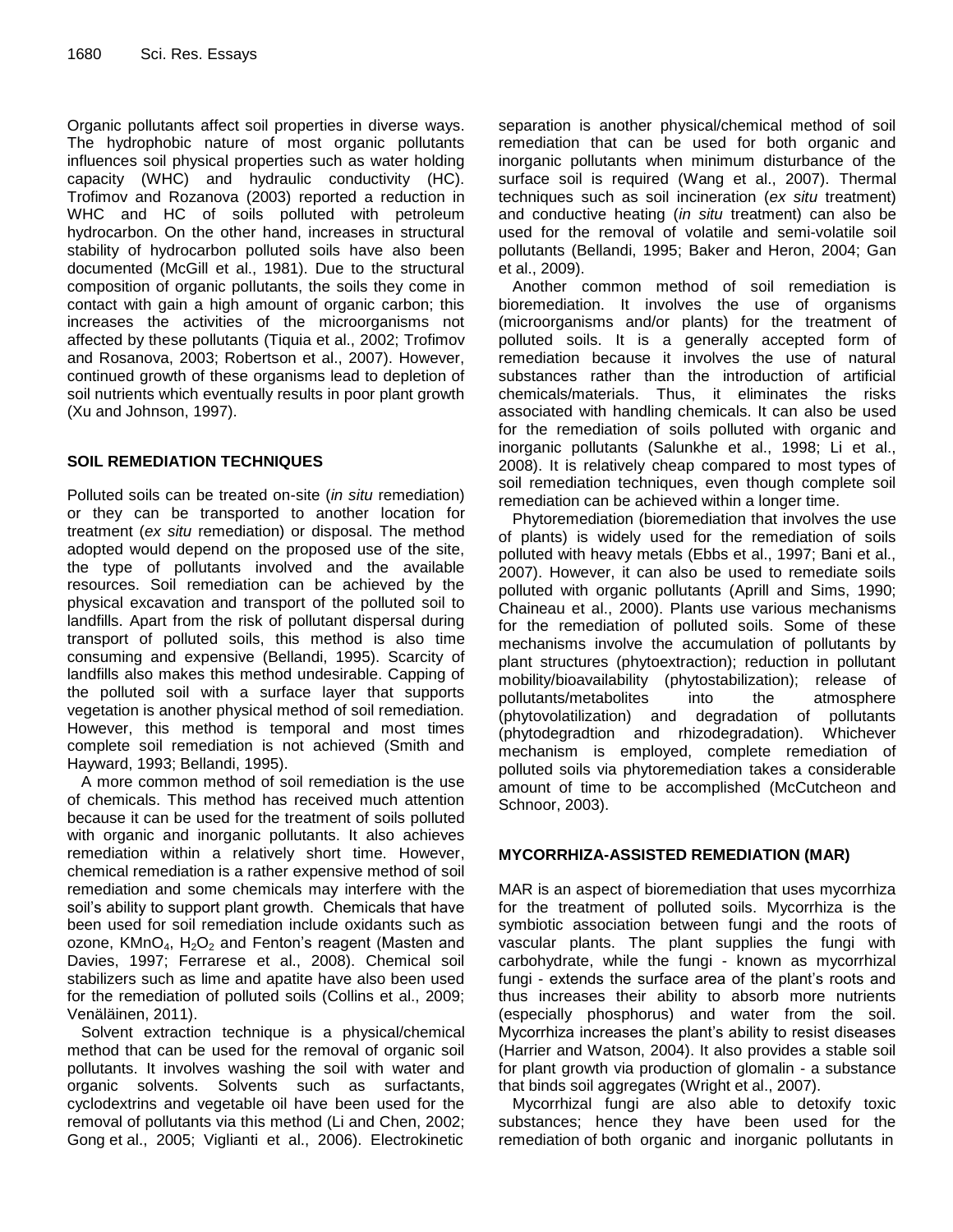

**Figure 1.** Area covered by mycorrhizal fungi hyphae. This figure shows how mycorrhizal fungi increase the surface area of plant roots and thus help in remediation. The ordinary plant root did not go farther than compartment B; however the fungi hyphae extended into compartment C (Adapted from Gao et al., 2010).

soils. Remediation of polluted soils can be done by the two common types of mycorrhizae – ectomycorrhiza (ECM) and arbuscular mycorrhiza (AM). However, AM is used in most remediation exercises because it colonizes almost all types of plants unlike ECM that colonizes mostly woody species.

Mycorrhiza cannot exist without a plant; therefore MAR can be described as a modified form of phytoremediation that exploits the benefits derived from mycorrhizal fungi. It uses some of the techniques of phytoremediation such as phytoextraction and phytostabilization. However, it is different from phytoremediation because remediation can be achieved at a faster rate since the area covered by plant roots - through the fungi hyphae - in MAR is larger than the area covered in phytoremediation (Gao et al., 2010) (Figure 1).

Rufyikiri et al. (2004) observed that MAR reduced the translocation of pollutants from the roots to the shoots of plants. Thus, MAR increases the secondary value of plants used for phytoremediation (especially phytoextraction) because the plants that would normally be harvested and incinerated could be used to check erosion on the remediated soil. Furthermore, as the fungi spores remain in the soil for up to six years (Nguyen et al., 2012), they easily colonize and support the growth of any crop planted on the soil after remediation. Thus, MAR ensures the rapid vegetation of remediated soils.

#### **REMEDIATION OF INORGANIC POLLUTANTS IN SOILS**

Mycorrhizal fungi occur naturally in roots of plants

growing on heavy metal polluted soils (Turnau, 1998). Thus, they have been used for the remediation of these soils; though in most cases, the fungi are inoculated in order to speed up the remediation process. The basic mechanisms of MAR employed in the remediation of inorganic pollutants are phytoextraction and phytostabilization (Table 1).

Studies have shown that soils polluted with various heavy metals including As, Cu, Cd, Pb, U and Zn can be remediated via MAR (Chen et al., 2005; Janouskova et al., 2006; Marques et al., 2006; Trotta et al., 2006; Wang et al., 2007; Chen et al., 2008). The ability of MAR to effectively remove heavy metals depends on the plant species the fungi colonizes. Chen et al. (2007) reported that the effect of MAR was significant when a legume (*Trifolium repens*) and two native plants (*Coreopsis drummondii* and *Pteris vittata*) were planted on a soil with high Cu concentration. On the other hand, using turf grass (*Lolium perenne*) did not produce significant results. Thus, it can be deduced that some phytoremediation plants have greater tolerance to heavy metals than others and would thus produce better results when used in MAR. The origin of the mycorrhizal fungi also determines the amount of heavy metal removed from a soil. Orɫowska et al. (2012) found that fungi species isolated from polluted soil are able to accomplish more remediation than others introduced from a different source; this is mainly due to the high adaptability of the indigenous species.

Soils polluted with multiple heavy metals can be treated via MAR (Liao et al., 2003; Vogel-Mikus et al., 2005; Chen et al., 2006). This is achieved through phytoextraction with appropriate plant species. Vogel-Mikus et al. (2005) used MAR with *Thlaspi praecox* (Brassicaceae) for treatment of a soil polluted with Zn, Cd and Pb. It is widely known that most plants in the Brassicaceae family do not form mycorrhizal associations (Marschner, 1995). Some researchers have argued that their exudates may even be toxic to the mycorrhizal fungi (Cardoso and Kuyper, 2006). Thus, the work of Vogel-Mikus et al. (2005) indicates that there may be more species of the mycorrhizal fungi - which are yet to be discovered - that may have the ability to colonize these group of plants. MAR can also be used for the treatment of soils polluted with radionuclides such as  $137$ Cs and  $90$ Sr through phytoextraction as demonstrated by Entry et al. (1999); though the feasibility of this method under field conditions is yet to be determined.

There are conflicting reports about the use of MAR. Joner and Leyval (1997) observed that uptake of Cd by *Trifolium subterraneum* was not significantly influenced by the mycorrhizal status of the plant. Similarly, Diaz et al. (1996) reported that at lower concentrations of Pb and Zn, plants inoculated with *Glomus mosseae* and *Glomus macrocarpus* accumulated an equal or greater amount of these metals compared to the control. However, at higher concentrations of these metals, the control accumulated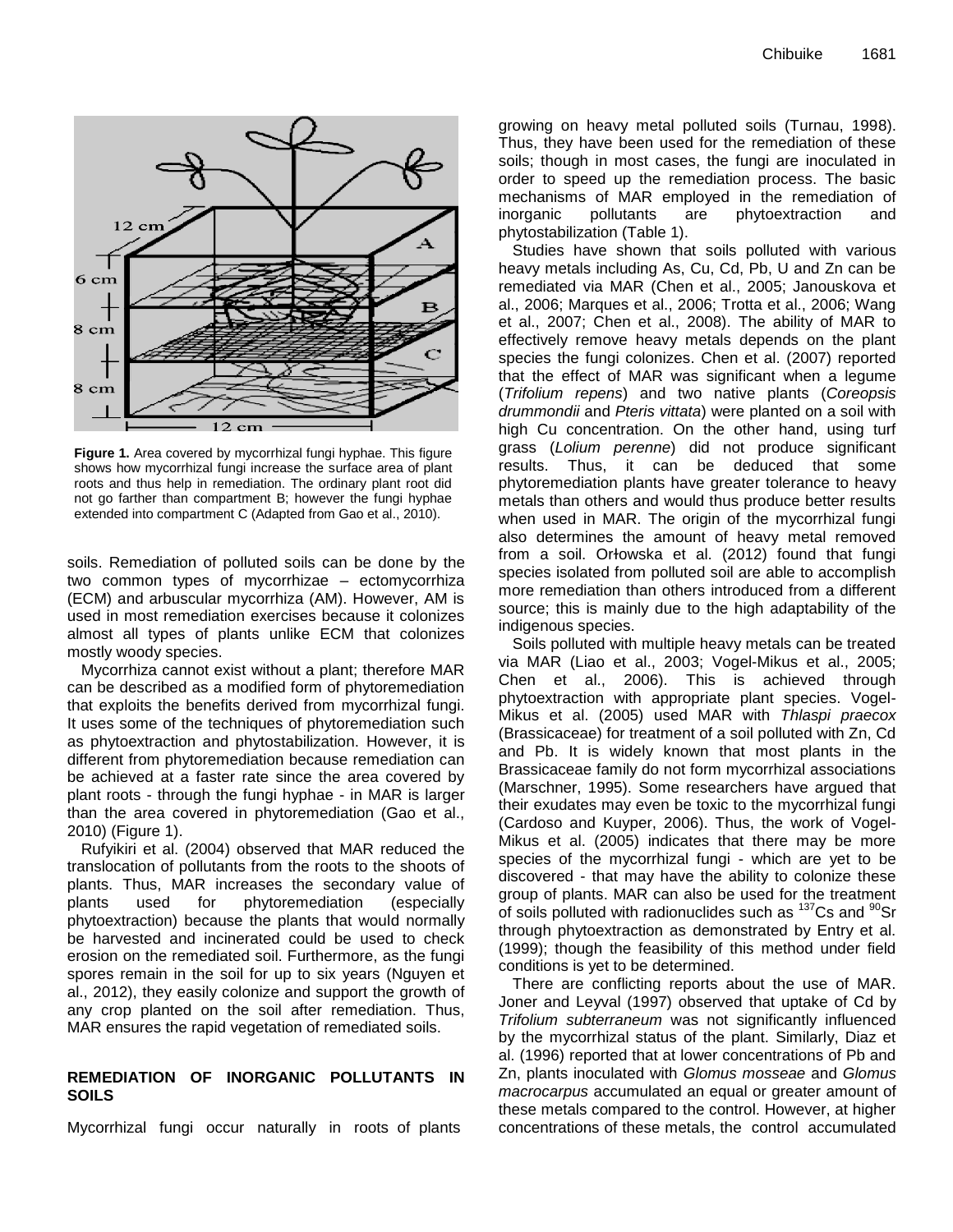| <b>Pollutant</b>     | <b>Mechanism</b>                    | <b>Reference</b>                                                                  |
|----------------------|-------------------------------------|-----------------------------------------------------------------------------------|
| As                   | Phytoextraction, Phytostabilization | Trotta et al., 2006; Dong et al., 2008; Leung et al., 2010; Orłowska et al., 2012 |
| Cd                   | Phytostabilization                  | Janouskova et al., 2006                                                           |
| Cu                   | Phytostabilization                  | Cheng et al., 2007; Wang et al., 2007                                             |
| <b>Pb</b>            | Phytostabilization                  | Chen et al., 2005                                                                 |
| U                    | Phytostabilization                  | Chen et al., 2008                                                                 |
| Zn                   | Phytoextraction                     | Marques et al., 2006                                                              |
| As and U             | Phytoextraction                     | Chen et al., 2006                                                                 |
| $137$ Cs and $90$ Sr | Phytoextraction                     | Entry et al., 1999                                                                |
| Cu and Cd            | Phytoextraction                     | Liao et al., 2003                                                                 |
| Zn, Cd and Pb        | Phytoextraction                     | Vogel-Mikus et al., 2005                                                          |

**Table 1.** MAR of inorganic pollutants in soils.

**Table 2.** MAR of organic pollutants in soils.

| <b>Pollutant</b>                                                                                                                            | <b>Mechanism</b>                      | Reference          |
|---------------------------------------------------------------------------------------------------------------------------------------------|---------------------------------------|--------------------|
| Atrazine                                                                                                                                    | Phytoextraction and Biodegradation    | Huang et al., 2007 |
| DDT                                                                                                                                         | Phytoextraction and Biodegradation    | Wu et al., 2008    |
| $p, p'$ -DDE                                                                                                                                | Phytoextraction                       | White et al., 2006 |
| Fluorene and Phenanthrene                                                                                                                   | Phytostabilization and Biodegradation | Gao et al., 2010   |
| Phenanthrene and Pyrene                                                                                                                     | Phytostabilization and Biodegradation | Gao et al., 2011   |
| Anthracene, Chrysene, Dibenz(a,h)anthracene                                                                                                 | Biodegradation                        | Joner et al., 2001 |
| Anthracene, Phenanthrene, Fluoranthene, Chrysene, Benzo[a]anthracene,<br>Benzo[k]fluoranthene, Dibenzo[a,h]anthracene, Benzo[g,h,i]perylene | Phytoextraction and Biodegradation    | Binet et al., 2000 |

more of these metals than plants inoculated with *G. mosseae*, but this was not so for the *G. macrocarpus* plants which accumulated similar or higher amounts of metal compared to the control. Some other researchers have shown that heavy metals can inhibit mycorrhizal activities (Chao and Wang, 1990; Del Val et al., 1999). The above experiments indicate that MAR of soils polluted with heavy metals may be influenced by the concentration of the metal and the species of the mycorrhizal fungi used for remediation. Thus, when using MAR, appropriate fungi species should be selected. Determining the tolerable limits of the fungi species before they are used for MAR will also ensure that good results are produced. Addition of a layer of noncontaminated soil to the polluted soil before use of MAR may reduce the concentration of these pollutants and thus enhance MAR. Studies have shown that combining MAR with other methods of remediation such as addition of soil amendments like phosphate rock and organic materials enhances the remediation of soils polluted with heavy metals (Leung et al., 2010; Alguacil et al., 2011).

#### **REMEDIATION OF ORGANIC POLLUTANTS IN SOILS**

The mechanisms involved in MAR of soils polluted with

organic pollutants are similar to that of inorganic pollutants except that for most organic pollutants e.g. polycyclic aromatic hydrocarbons (PAHs), remediation is also accomplished through biodegradation (Binet et al., 2000; Gao et al., 2011) (Table 2). Mycorrhizal fungi favour the activities of some soil microorganisms (Harrier and Watson, 2004). Thus, the amount of pollutants remediated via MAR is increased due to activities of these microorganisms.

The rate of pollutant removal by MAR may be influenced by the structure of the organic pollutant. Pollutants with high molecular weight and hence low water solubility are degraded (or are taken up by plants) at a slower rate than those with lower molecular weight. This is evident in the work of Gao et al. (2010) where the remediation of fluorene and phenanthrene with AM were compared. The authors observed that due to the lower molecular weight of fluorene, its translocation by the fungal hyphae was greater than that of phenanthrene; thus fluorene was easily removed from the soil.

Soils polluted with organic pollutants can also be remediated through the other mechanisms of MAR – phytostabilization and phytoextraction (White et al., 2006; Gao et al., 2010). However, phytostabilization is mostly used on soils with low concentrations of pollutants. MAR of organic pollutants can be accomplished through the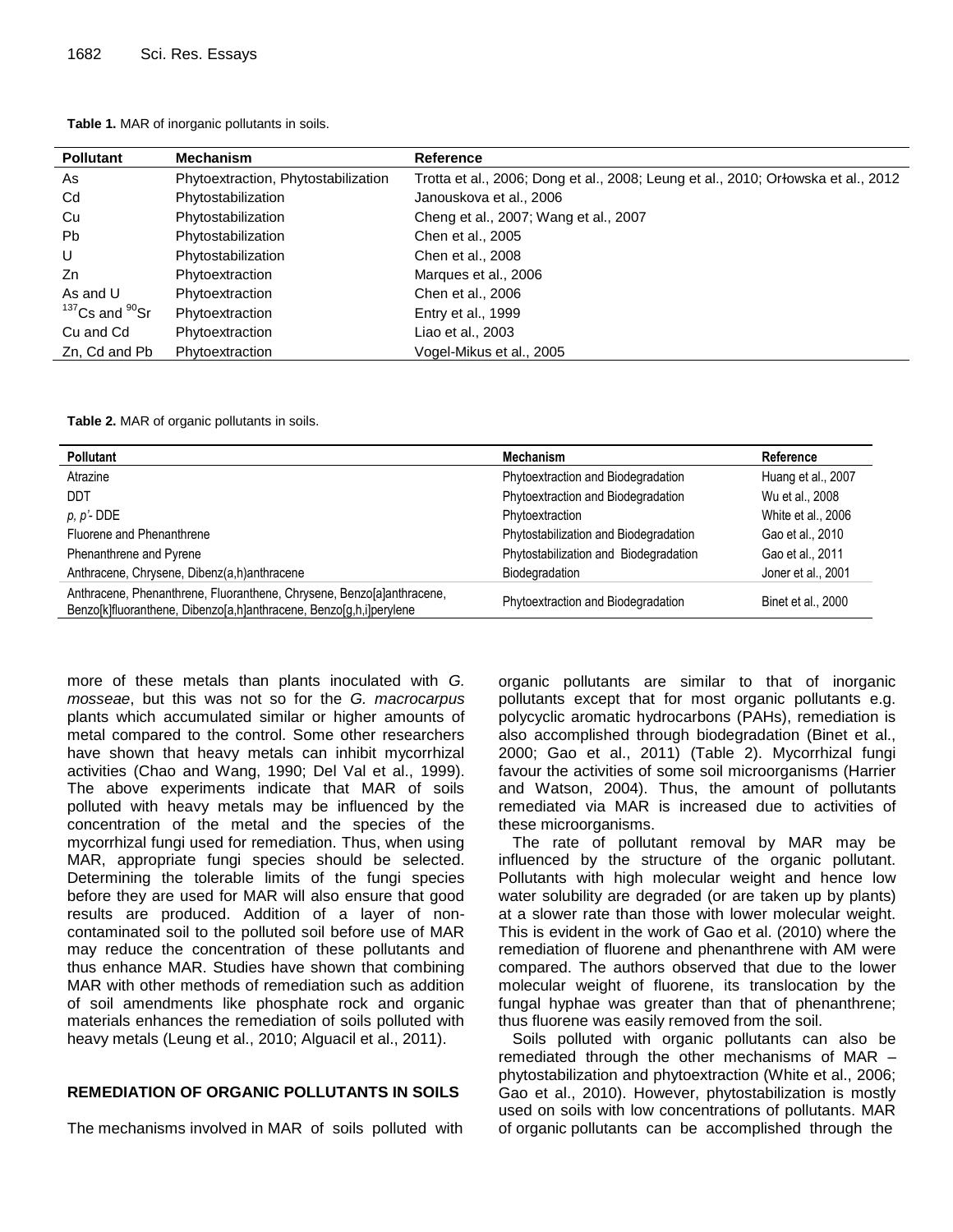combination of two mechanisms (Table 2). Reductions in the rate of organic pollutant translocation from the root to the shoot of plants used in MAR have been recorded (Huang et al., 2007; Wu et al., 2008).

MAR does not always support the removal of organic pollutants from soil. Genney et al. (2004) and Joner et al. (2006) attributed this negative result to the mineral nutrient status of the polluted soil. They argued that the absence of nutrients (especially N and P) hinders the activities of the fungi and thus their ability to assist in remediation is adversely affected. Based on above finding, one may be tempted to add fertilizers in order to aid the remediation process. However, this should be done with caution as excess P hinders mycorrhizal fungi activities (Smith and Read, 2008). It is better to add organic materials since they release these nutrients at a slower rate than the mineral fertilizers. The above researchers (Genney et al., 2004; Joner et al., 2006) used ECM for the remediation of soils polluted with recalcitrant organic pollutants such as chrysene, anthracene and fluorene. Other researchers have used ECM for the remediation of soils polluted with easily biodegradable pollutants such as 3-chlorobenzoic acid and effective remediation was accomplished (Heinonsalo et al., 2000; Dittmann et al., 2002). Thus, this further accentuates the fact that the efficiency of MAR depends on the type of pollutant and the fungi species. AM fungi adapt in a wide variety of soils and have achieved the expected results in various remediation studies (Joner et al., 2001; Joner and Leyval., 2003; Huang et al., 2007). Therefore, various species of AM fungi could be employed for the remediation of soils polluted with organic pollutants to ensure effective clean-up of the polluted soils. Combining MAR with other remediation methods such as introduction of other microorganisms or surfactants that facilitate biodegradation would also aid in the removal of organic pollutants (Alarcόn et al., 2008; Wu et al., 2008; Yu et al., 2011; Xiao et al., 2012).

#### **INTERACTION BETWEEN MYCORRHIZA AND OTHER SOIL ORGANISMS: EFFECTS ON SOIL REMEDIATION**

Mycorrhizal fungi interact with some other beneficial soil organisms in order to achieve complete clean-up of polluted soils. These organisms include earthworms, and various species of bacteria and fungi (Table 3).

#### **Earthworms**

Earthworms are important soil organisms that contribute to the maintenance of soil properties. They are known to survive in soils with high concentrations of heavy metals because they are able to accumulate these metals into their tissues (Morgan et al., 1989). They have the ability to increase metal availability in soil (Cheng and Wong,

2002) and thus, they have been used to improve the efficiency of phytoremediation (Ma et al., 2002).

Interaction between earthworm and mycorrhiza results in rapid remediation of heavy metal contaminated soils. Yu et al. (2005) reported a rapid colonization rate of rye grass by mycorrhizal fungi as a result of earthworm activities. This interaction significantly increased the amount of Cd removed from the soil. The authors linked this result to the production of phytohormones by earthworms which may have stimulated mycorrhizal infection. Earthworms also contribute to the effective dispersal of the fungi propagules through their feeding habits. Gange (1993) showed that earthworm casts contain more than ten times the number of infective mycorrhizal propagule in surrounding soils. On the other hand, earthworms may also contribute to the disconnection of mycorrhizal fungi from plant root as they feed and burrow through the soil (Ma et al., 2006). The combined effect of earthworm and mycorrhiza on soil remediation is complex; the mechanism involved in this relationship is not fully understood. However, Lebron et al. (1998) argue that the relationship depends on the plant species the fungi colonizes.

#### **Microorganisms**

Most microorganisms used for the remediation of organic pollutants have the ability to biodegrade these pollutants; hence, when they are used together with mycorrhiza, remediation is faster and more efficient. Both the filamentous fungus, *Cunninghamella echinulata* and the bacterium, *Sphingomonas paucimobilis* have been used in conjunction with AM for the remediation of a soil polluted with petroleum hydrocarbon (Alarcόn et al., 2008). The authors reported that the combined use of these microorganisms resulted in the highest amount of pollutant degradation compared to when the microorganisms were not used simultaneously. Another soil bacterium capable of remediating polluted soils is *Bacillus subtilis*. It does this by producing biosurfactants which are capable of enhancing biodegradation of organic pollutants (Cameotra and Bollag, 2003; Xiao et al., 2012). *Bacillus subtilis* also enhances mycorrhization of plant roots by increasing the growth of the fungi hyphae. Thus, when both microbes are used for remediation, greater amounts of the pollutant are removed at a faster rate than with ordinary MAR (Xiao et al., 2012).

*Acinetobacter* is known for its ability to biodegrade PAHs (Kanaly and Harayama, 2000). Miya and Firestone (2001) reported that biodegradation of PAH by *Acinetobacter* can be stimulated by root exudates. Therefore, since mycorrhizal fungi ensure the production of more root exudates - through extended root growth, combining both organisms would enhance the removal of PAH from polluted soils. Yu et al. (2011) reported that more PAH was removed from a polluted soil through the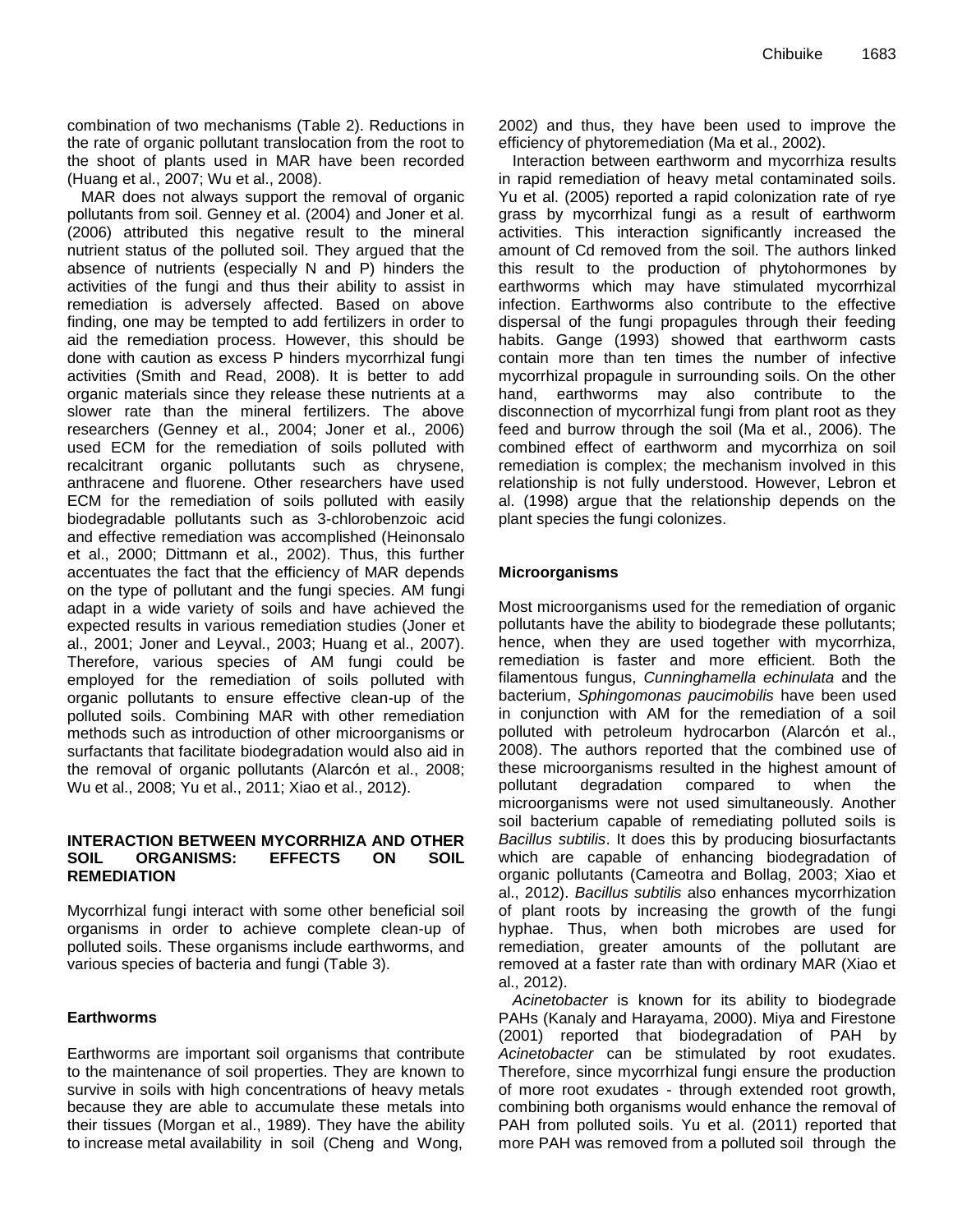| Organism                                                   | <b>Pollutant</b>        | <b>Mechanism</b>                   | Reference                          |
|------------------------------------------------------------|-------------------------|------------------------------------|------------------------------------|
| Acinetobacter sp.                                          | Phenanthrene and Pyrene | Biodegradation and Phytoextraction | Yu et al., 2011                    |
| <b>Bacillus subtilis</b>                                   | Phenanthrene            | Biodegradation and Phytoextraction | Xiao et al., 2012                  |
| Earthworm                                                  | Cd                      | Phytoextraction                    | Yu et al., 2005                    |
| Earthworm and Rhizobium                                    | Pb/Zn mine tailings     | Phytostabilization                 | Ma et al., 2006                    |
| Fusarium concolor and Trichoderma koningii                 | Cd and Pb               | Phytoextraction                    | Arriagada et al., 2004, 2005, 2007 |
| Sphingomonas paucimobilis and Cunninghamella<br>echinulata | Crude oil               | Biodegradation                     | Alarcón et al., 2008               |

**Table 3.** Soil remediation via interaction between mycorrhiza and other soil organisms.

combined use of *Acinetobacter* and mycorrhiza.

A number of saprobes have the ability to biodegrade soil pollutants; thus they have been used in several remediation studies (Wainwright, 1992; Arriagada et al., 2004; Madrid et al., 2005). *Fusarium* sp. and *Trichoderma* sp. are two saprobes that have been used in conjunction with MAR for the remediation of soils polluted with heavy metals (Arriagada et al., 2004, 2005, 2007). These studies show that the combined effect of these fungi in MAR resulted in the removal of larger amounts of pollutants compared to when they were not combined. The interaction between these fungi species is not well understood. However, the amount of pollutant removed depends on the species of saprobe and mycorrhizal fungi used for remediation (Arriagada et al., 2007).

Due to the extensive root system of leguminous plants, they have been used in many phytoremediation studies (Palmroth et al., 2002; Smith et al., 2006). Therefore, *Rhizobium*, the nitrogen fixing bacterium in the root nodules of legumes can be found in most soils remediated with legumes. *Rhizobium* improves the growth of mycelia in mycorrhizal fungi, while the fungi supplies phosphorus that aids nitrogen fixation (Ma et al., 2006). Therefore, this symbiotic association between these organisms indirectly enhances the remediation of polluted soils.

#### **Advantages of MAR**

1. MAR enhances the vegetation/revegetation of a soil after clean-up. This is basically because of the other benefits (that is, increased nutrient and water uptake, disease resistance and soil stabilization) derived from mycorrhizal fungi.

2. It is achieved through a natural process and thus is perceived to be environmentally friendly.

3. Remediation is carried out *in situ*, thus eliminating the risks involved in transporting polluted soils to other locations for treatment.

4. It is used for the remediation of a wide range of pollutants (both organic and inorganic).

5. It achieves complete soil remediation, since the fungal

spores can remain in the soil for a long time. Thus, they colonize any introduced plant and continue the remediation process.

6. It is assumed to be relatively cheaper and easier to accomplish compared to other methods of soil remediation (such as chemical and thermal remediation), since it does not require sophisticated technologies.

7. It can be safely combined with other remediation techniques to achieve the desired results. For instance, MAR can be combined with chemical remediation whereby the chemicals are used to achieve faster remediation while MAR helps to restore the soil properties for better crop establishment.

# **Disadvantages of MAR**

1. It is a relatively slow method of remediation. It may take months for complete soil remediation to be accomplished.

2. Some species of mycorrhizal fungi are pollutantspecific. Thus, the wrong species may be used for a particular pollutant and the desired results may not be obtained.

3. Its efficiency depends on the type of plant used. Some plants do not form mycorrhizal association; hence, remediation may not be accomplished when these plants are used.

# **RESEARCH NEEDS**

1. MAR has been used to remove several soil pollutants. However, in few other cases, effective soil remediation was not achieved (Joner et al., 2006). The reason for these negative results is not well understood. It has been attributed to the nutrient status of the soil. However, more research is needed in order to arrive at a definite conclusion so as to enhance the efficiency of MAR.

2. Most MAR have focused on the use of AM fungi. Some other researchers who used ECM did not achieve the expected result (Joner et al., 2006). More research is therefore needed in order to discover other species of ECM fungi that can be used for soil remediation because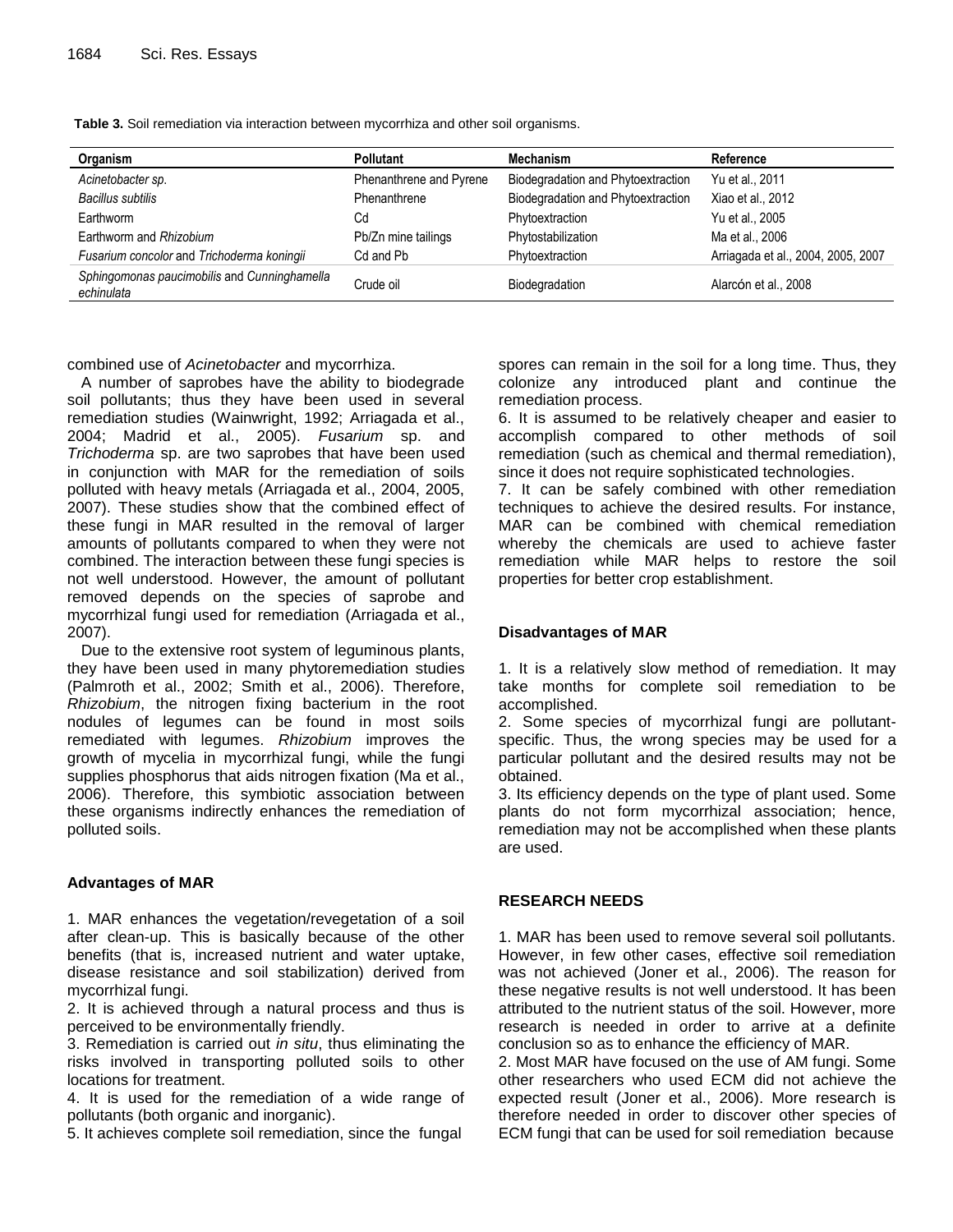this group of fungi colonize tree species that control erosion; thus, they indirectly reduce further soil degradation.

3. MAR has been improved by interactions between the fungi and other soil organisms. There are millions of other soil organisms whose interaction with mycorrhizal fungi has not been explored. There is need to focus research in this area so that MAR would be achieved at a faster rate.

4. Studies on the use of MAR for the treatment of soils polluted with both organic and inorganic pollutants are rare in literature. Therefore, both laboratory and field trials should be conducted to ascertain the efficiency of MAR for this type of soil pollution. Incorporating various species of mycorrhizal fungi may be one way of achieving this.

#### **CONCLUSION**

The benefits derived from mycorrhizal fungi make MAR a suitable method for the clean-up of soils whose intended use is crop production. MAR effectively detoxifies both organic and inorganic pollutants. However, the efficiency of this method of remediation depends on the species and origin of the fungi used, the type of plant colonized, and the type and concentration of the pollutants. Combining MAR with other methods of remediation help improve its efficiency. However, more research is needed in order to harness the benefits of this method of soil remediation.

#### **REFERENCES**

- Alarcόn A, Davies FT Jr, Autenrieth RL, Zuberer DA (2008). Arbuscular mycorrhiza and petroleum-degrading microorganisms enhance phytoremediation of petroleum-contaminated soil. Int. J. Phytoremed. 10:251-263.
- Alguacil MM, Torrecillas E, Caravaca F, Fernandez DA, Azcon R, Roldan A (2011). The application of an organic amendment modifies the arbuscular mycorrhizal fungal communities colonizing native seedlings grown in a heavy-metal-polluted soil. Soil Biol. Biochem. 43:1498-1508.
- Aprill W, Sims RC (1990). Evaluation of the use of prairie grass for stimulating polycyclic aromatic hydrocarbon treatment in soil. Chemosphere 20:253-265.
- Arriagada CA, Herrera MA, Garcia-Romera I, Ocampo JA (2004). Tolerance to Cd of soybean (*Glycine max*) and eucalyptus (*Eucalyptus globulus*) inoculated with arbuscular mycorrhizal and saprobe fungi. Symbiosis 36:285-299.
- Arriagada CA, Herrera MA, Ocampo JA (2005). Contribution of arbuscular mycorrhizal and saprobe fungi to the tolerance of *Eucalyptus globules* to Pb. Water Air Soil Pollut. 166:31-47.
- Arriagada CA, Herrera MA, Ocampo JA (2007). Beneficial effect of saprobe and arbuscular mycorrhizal fungi on growth of *Eucalyptus globules* co-cultured with *Glycine max* in soil contaminated with heavy metals. J. Environ. Manage. 84:93-99.
- Bååth E (1989). Effects of heavy metals in soil on microbial processes and populations: A review. Water Air Soil Pollut. 47:335-379.
- Baker RS, Heron G (2004). *In-situ* delivery of heat by thermal conduction and steam injection for improved DNAPL remediation. Proceedings of the 4<sup>th</sup> International Conference on Remediation of Chlorinated and Recalcitrant Compound, Monterey, CA, May 24-27,

2004. Battelle, Columbus, OH.

- Bani A, Echevarria G, Sulçe S, Morel JL, Mullai A (2007). In-situ phytoextraction of Ni by a native population of *Alyssum murale* on an Ultramafic site (Albania). Plant Soil 293(1):79–89.
- Bellandi R (1995). Innovative Engineering Technologies for Hazardous Waste Remediation. New York: Van Nostrand Reinhold.
- Bento FM, Camargo FAO, Okeke BC, Frankenberger WT (2005). Comparative bioremediation of soils contaminated with diesel oil by natural attenuation, biostimulation and bioaugmentation. Bioresour. Technol. 96:1049-1055.
- Binet P, Portal JM, Leyval C (2000). Fate of polycyclic aromatic hydrocarbons (PAH) in the rhizosphere and mycorrhizosphere of ryegrass. Plant Soil 227:207-213.
- Cameotra SS, Bollag, JM (2003). Biosurfactant-enhanced bioremediation of polycyclic aromatic hydrocarbons. Crit. Rev. Environ. Sci. Technol. 33:111-126.
- Cardoso IM, Kuyper TW (2006). Mycorrhizas and tropical soil fertility. Agric. Ecosyst. Environ. 116:72-84.
- Chaineau CH, Morel JL, Oudot J (2000). Biodegradation of fuel oil hydrocarbons in the rhizosphere of maize. J. Environ. Qual. 29:569- 578.
- Chao CC, Wang YP (1990). Effects of heavy-metals on the infection of vesicular–arbuscular mycorrhizae and the growth of maize. J. Agric. Assoc. China 152:34-45.
- Chen BD, Zhu Y-G, Smith FA (2006). Effects of arbuscular mycorrhizal inoculation on uranium and arsenic accumulation by Chinese brake fern (*Pteris vittata* L.) from a uranium mining impacted soil. Chemosphere 62:1464-1473.
- Chen BD, Zhu Y-G, Duan J, Xiao XY, Smith SE (2007). Effects of the arbuscular mycorrhizal fungus *Glomus mosseae* on growth and metal uptake of four plant species in copper mine tailings. Environ. Pollut. 147:374-380.
- Chen B, Roos P, Zhu Y-G, Jakobsen I (2008). Arbuscular mycorrhizas contribute to phytostabilization of uranium in uranium mining tailings. J. Environ. Radioactiv. 99:801-810.
- Chen X, Wu C, Tang J, Hu, S (2005). Arbuscular mycorrhizae enhance metal lead uptake and growth of host plants under a sand culture experiment. Chemosphere 60:665-671.
- Cheng JM, Wong MH (2002). Effects of earthworms on Zn fractionation in soils. Biol. Fertil. Soils 36:72-78.
- Collins CD, Lothian D, Schifano V (2009). Remediation of soils contaminated with petrol and diesel using lime. Land Contam. Reclam. 17(2):237-244.
- Del Val C, Barea JM, Azcon-Aguilar C (1999). Diversity of arbuscular mycorrhizal fungus populations in heavy-metal-contaminated soils. Appl. Environ. Microbiol. 65(2):718-723.
- Diaz G, Azcon-Aguilar C, Honrubia M (1996). Influence of arbuscular mycorrhizae on heavy metal (Zn and Pb) uptake and growth of *Lygeum spartum* and *Anthyllis cytisoides*. Plant Soil 180:241-249.
- Dittmann J, Heyser W, Bucking H (2002). Biodegradation of aromatic compounds by white rot and ectomycorrhizal fungal species and the accumulation of chlorinated benzoic acid in ectomycorrhizal pine seedlings. Chemosphere 49:297-306.
- Dong Y, Zhu YG, Smith FA, Wang Y, Chen B (2008). Arbuscular mycorrhiza enhanced arsenic resistance of both white clover (*Trifolium repens* Linn.) and ryegrass (*Lolium perenne* L.) plants in an arsenic-contaminated soil. Environ. Pollut. 155:174-181.
- Ebbs SD, Lasat MM, Brady DJ, Cornish J, Gordon R, Kochian LV (1997). Phytoextraction of cadmium and zinc from contaminated soil. J. Environ. Qual. 26(5):1424-1430.
- Entry JA, Watrud LS, Reeves M (1999). Accumulation of <sup>137</sup>Cs and <sup>90</sup>Sr from contaminated soil by three grass species inoculated with mycorrhizal fungi. Environ. Pollut. 104:449-457.
- Ferrarese E, Andreottola G, Oprea IA (2008). Remediation of PAHcontaminated sediments by chemical oxidation. J. Hazard. Mater. 152:128-139.
- Fliessbach A, Martens R, Reber HH (1994). Soil microbial biomass and microbial activity in soils treated with heavy metal contaminated sewage sludge. Soil Biol. Biochem. 26:1201-1205.
- Gan S, Lau EV, Ng HK (2009). Remediation of soils contaminated with polycyclic aromatic hydrocarbons (PAHs). J. Hazard. Mater. 172:532- 549.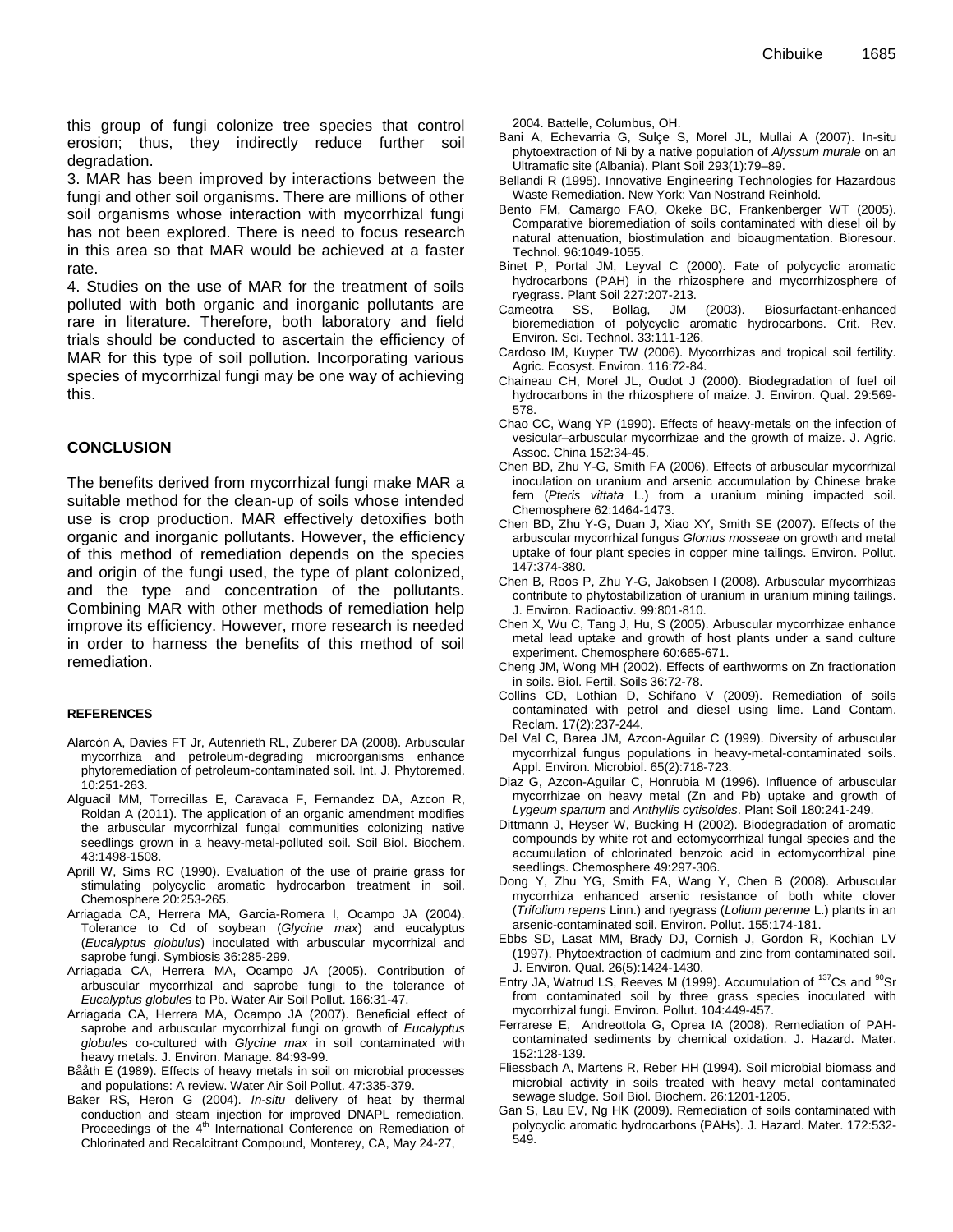- Gange A (1993). Translocation of mycorrhizal fungi by earthworms during early succession. Soil Biol. Biochem. 25:1021-1026.
- Gao Y, Cheng Z, Ling W, Huang J (2010). Arbuscular mycorrhizal fungal hyphae contribute to the uptake of polycyclic aromatic hydrocarbons by plant roots. Bioresour. Technol. 101:6895-6901.
- Gao Y, Li Q, Ling W, Zhu X (2011). Arbuscular mycorrhizal phytoremediation of soils contaminated with phenanthrene and pyrene. J. Hazard. Mater. 185:703-709.
- Genney DR, Alexander IJ, Killham K, Meharg AA (2004). Degradation of the polycyclic aromatic hydrocarbon (PAH) fluorene is retarded in a Scots pine ectomycorrhizosphere. New Phytol. 163:641-649.
- Giller KE, Witter E, McGrath SP (1998). Toxicity of heavy metals to microorganisms and microbial processes in agricultural soils: A review. Soil Biol. Biochem. 30:1389-1414.
- Gong Z, Alef K, Wilke B-M, Li P (2005). Dissolution and removal of PAHs from a contaminated soil using sunflower oil. Chemosphere 58:291-298.
- Harrier LA, Watson CA (2004). The potential role of arbuscular mycorrhizal (AM) fungi in the bioprotection of plants against soilborne pathogens in organic and/or other sustainable farming systems. Pest Manage. Sci. 60:149-157.
- Heinonsalo J, Jorgensen KS, Haahtela K, Sen R (2000). Effects of *Pinus sylvestris* root growth and mycorrhizosphere development on bacterial carbon source utilization and hydrocarbon oxidation in forest and petroleum-contaminated soils. Can. J. Microbiol. 46:451-464.
- Huang H, Zhang S, Shan X, Chen B-D, Zhu Y-G, Bell, JNB (2007). Effect of arbuscular mycorrhizal fungus (*Glomus caledonium*) on the accumulation and metabolism of atrazine in maize (*Zea mays* L.) and atrazine dissipation in soil. Environ. Pollut. 146:452-457.
- Janouskova M, Pavlikova D, Vosatka M (2006). Potential contribution of arbuscular mycorrhiza to cadmium immobilization in soil. Chemosphere 65:1959-1965.
- Joner EJ, Leyval C (1997). Uptake of <sup>109</sup>Cd by roots and hyphae of a *Glomus mosseae*/*Trifolium subterraneum* mycorrhiza from soil amended with high and low concentrations of cadmium. New Phytol. 135:353-360.
- Joner EJ, Leyval C (2003). Rhizosphere gradients of polycyclic aromatic hydrocarbon (PAH) dissipation in two industrial soils, and the impact of arbuscular mycorrhiza. Environ. Sci. Technol. 37:2371-2375.
- Joner EJ, Johnsen A, Loibner AP, Szolar OHJ, Portal JM, Leyval C (2001). Rhizosphere effects on microbial community structure and dissipation and toxicity of polycyclic aromatic hydrocarbons (PAHs) in spiked soil. Environ. Sci. Technol. 35:2773-2777.
- Joner EJ, Leyval C, Colpaert JV (2006). Ectomycorrhizas impede phytoremediation of polycyclic aromatic hydrocarbons (PAHs) both within and beyond the rhizosphere. Environ. Pollut. 142:34-38.
- Kanaly RA, Harayama S (2000). Biodegradation of high-molecularweight polycyclic aromatic hydrocarbons by bacteria. J. Bacteriol. 182:2059-2067.
- Lebron L, Zou XM, Lodge DJ (1998). Disturbance VA mycorrhizae by earthworm in a pasture and a forest in Puerto Rico. Second International Conference on Mycorrhiza, Uppsala, Sweden, 5–10 July 1998.
- Leung HM, Wu FY, Cheung KC, Ye ZH, Wong MH (2010). Synergistic effects of arbuscular mycorrhizal fungi and phosphate rock on heavy metal uptake and accumulation by an arsenic hyperaccumulator. J. Hazard. Mater. 181:497-507.
- Li J-L, Chen B-H (2002). Solubilization of model polycyclic aromatic hydrocarbons by non-ionic surfactants. Chem. Eng. Sci. 57:2825- 2835.
- Li X, Li P, Lin X, Zhang C, Li Q, Gong Z (2008). Biodegradation of aged polycyclic aromatic hydrocarbons (PAHs) by microbial consortia in soil and slurry phases. J. Hazard. Mater. 150:21-26.
- Liao JP, Lin XG, Cao ZH, Shi YQ, Wong MH (2003). Interactions between arbuscular mycorrhizae and heavy metals under sand culture experiment. Chemosphere 50:847-853.
- Ma Y, Dickinson NM, Wong MH (2002). Toxicity of Pb/Zn mine tailings to the earthworm *Pheretima* and the effects of burrowing on metal availability. Biol. Fertil. Soils 36:79-86.
- Ma Y, Dickinson NM, Wong MH (2006). Beneficial effects of earthworms and arbuscular mycorrhizal fungi on establishment of leguminous tress on Pb/Zn mine tailings. Soil Biol. Biochem.

38:1403-1412.

- Madrid F, De La Rubia T, Martinez J (2005). Effect of Phanerochaete flavido-alba on aromatic acids in olive oil mill waste waters. Technol. Environ. Chem. 51:161-168.
- Marques APGC, Oliveira RS, Rangel, AOSS, Castro PML (2006). Zinc accumulation in *Solanum nigrum* is enhanced by different arbuscular mycorrhizal fungi. Chemosphere 65:1256-1263.
- Marschner H (1995). Mineral Nutrition of Higher Plants (2nd Ed.). Academic Press, London.
- Masten SJ, Davies SHR (1997). Efficacy of in-situ ozonation for the remediation of PAH contaminated soils. J. Contam. Hydrol. 28:327- 335.
- McCutcheon SC, Schnoor JL (2003). Phytoremediation: Transformation and Control of Contaminants. New Jersey: Wiley-Interscience Inc.
- McGill WB, Rowell MJ, Westlake DWS (1981). Biochemistry, ecology, and microbiology of petroleum components in soil. In Paul EA, Ladd JN (eds) Soil Biochemistry (Vol. 3), New York: Marcel Dekker, pp. 229-296.
- Miya RK, Firestone MK (2001). Phenanthrene biodegradation in soil by slender oat root exudates and root debris. J. Environ. Qual. 30(6):1911-1918.
- Morgan JE, Norey CG, Morgan AJ, Kay J (1989). A comparison of the cadmium-binding proteins isolated from the posterior alimentary canal of the earthworms *Dendrodrilus rubidus* and *Lumbricus rubellus*. Comparative Biochem. Physiol. 92C:15-21.
- Nguyen NH, Hynson NA, Bruns TD (2012). Stayin' alive: survival of mycorrhizal fungal propagules from 6-yr-old forest soil. Fungal Ecology [Online]. Available from: http://dx.doi.org/10.1016/ j.funeco.2012.05.006. [Accessed 13/12/2012].
- Orɫowska E, Godzik B, Turnau K (2012). Effect of different arbuscular mycorrhizal fungal isolates on growth and arsenic accumulation in *Plantago lanceolata* L. Environ. Pollut. 168:121-130.
- Palmroth MRT, Pichtel J, Puhakka JA (2002). Phytoremediation of subarctic soil contaminated with diesel fuel. Bioresour. Technol. 84:221-228.
- Roach N, Reddy KR, Al-Hamdan AZ (2009). Particle morphology and mineral structure of heavy metal-contaminated kaolin soil before and after electrokinetic remediation. J. Hazard. Mater. 165:548-557.
- Robertson SJ, McGill WB, Massicotte HB, Rutherford PM (2007). Petroleum hydrocarbon contamination in boreal forest soils: A mycorrhizal ecosystems perspective. Biol. Rev. 82:213-240.
- Rufyikiri G, Huysmans L, Wannijn J, Hees MV, Leyval C, Jakobsen I (2004). Arbuscular mycorrhizal fungi can decrease the uptake of uranium by subterranean clover grown at high levels of uranium in soil. Environ. Pollut. 130:427-436.
- Salunkhe PB, Dhakephalkar PK, Paknikar KM (1998). Bioremediation of hexavalent Cr in soil microcosms. Biotechnol. Lett. 20(8):749-751.
- Smith DL, Hayward WM (1993). Decommissioning of a resource conservation and recovery act treatment, storage, and disposal facility: A case study of the interim stabilization of the 216-A-29 ditch at the Hanford site. Waste Manage. 13:109-116.
- Smith MJ, Flowers TH, Duncan HJ, Alder J (2006). Effects of polycyclic aromatic hydrocarbons on germination and subsequent growth of grasses and legumes in freshly contaminated soil and soil with aged PAHs residues. Environ. Pollut. 141:519-525.
- Smith SE, Read DJ (2008). Mycorrhizal Symbiosis (3rd Ed.). Academic Press, New York.
- Tiquia SM, Lloyd J, Herms DA, Hoitink HAJ, Michel FC Jr (2002). Effects of mulching and fertilization on soil nutrients, microbial activity and rhizosphere bacterial community structure determined by analysis of TRFLPs of PCR-amplified 16S rRNA genes. Appl. Soil Ecol. 21:31-48.
- Trofimov SY, Rozanova MS (2003). Transformation of soil properties under the impact of oil pollution. Euras. Soil Sci. 36:S82-S87.
- Trotta A, Falaschi P, Cornara L, Minganti V, Fusconi A, Drava G, Berta G (2006). Arbuscular mycorrhizae increase the arsenic translocation factor in the As hyperaccumulating fern *Pteris vittata* L. Chemosphere 65:74-81.
- Turnau K (1998). Heavy metal content and localization in mycorrhizal *Euphorbia cyparissias* from zinc wastes in southern Poland. Acta Societatis Botanicorum Poloniae 67(1):105-113.

Venäläinen SH (2011). Apatite ore mine tailings as an amendment for